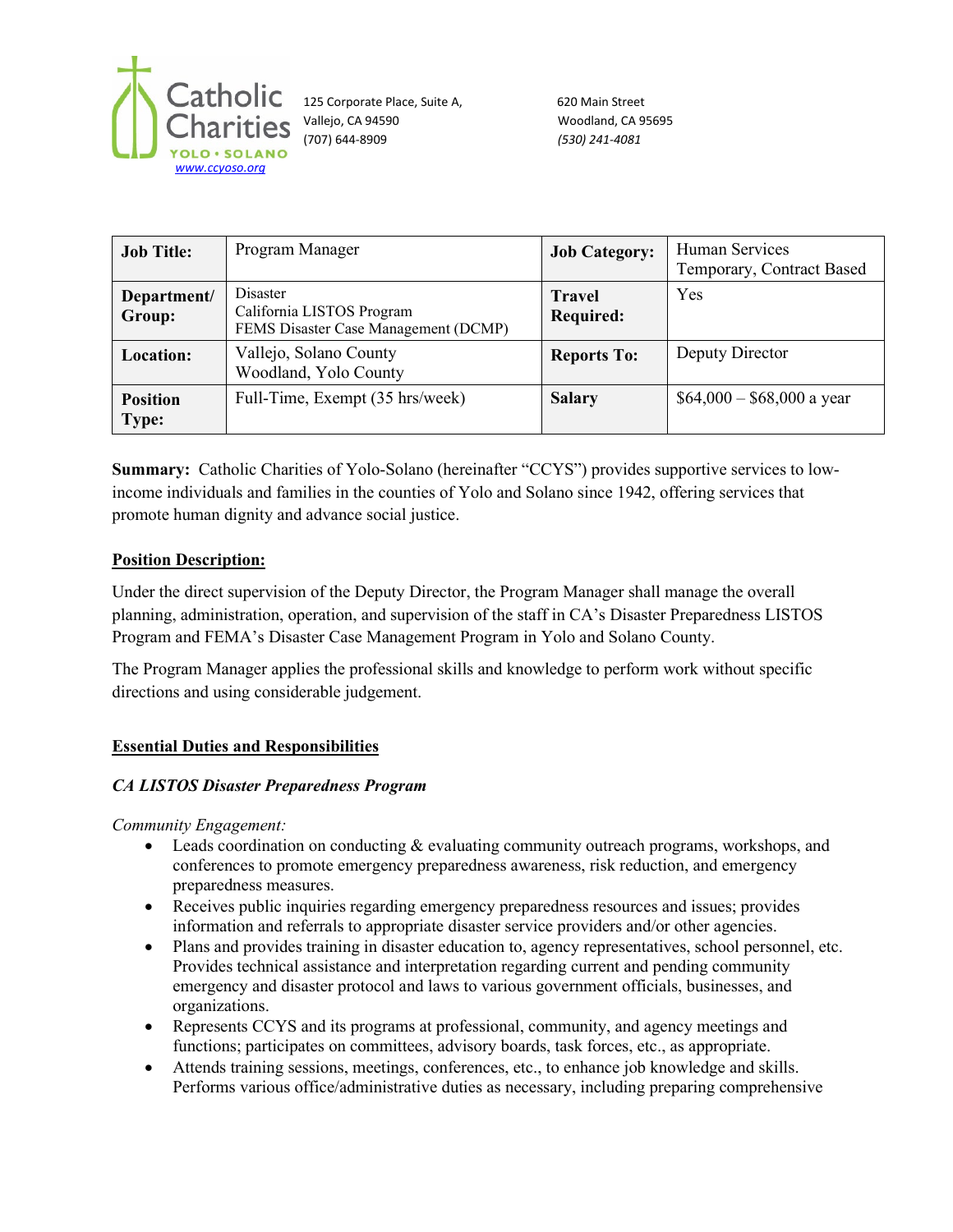

125 Corporate Place, Suite A, 620 Main Street Vallejo, CA 94590 Woodland, CA 95695 (707) 644-8909 *(530) 241-4081*

reports and correspondence, compiling, and analyzing statistical data for reports, attending, and conducting meetings, procuring supplies, maintaining files, etc.

*Community Outreach:*

- Prepares exhibits, brochures, flyers, posters, and other materials for presentation to the public, community agencies, support groups, emergency management professionals, and elected officials; works closely with community members in promoting events and outreach activities; reviews, selects and orders informational and educational literature.
- Assist clients in accessing appropriate services by identifying and reducing barriers. Provide client education about the community disaster preparedness systems and resources.

# *FEMA'S Disaster Case Management Program*

### *Case Management*

- Coordinates the operations of the assigned program(s) and contracts.
- Meet with staff on a weekly basis to review current caseload, to discuss program issues, and to monitor program progress.
- Provides direction and training for staff on an on-going basis.
- Provides staff with immediate attention and direction when an emergency arises.
- Monitors staff to ensure that work is being completed thoroughly, accurately, and punctually.
- Maintains a solid working knowledge of all rules and regulations established regarding the program(s) and CCYS.
- Discusses program issues with the Deputy Director on a weekly basis and as critical issues occur.
- Review client files to check for completeness and contract requirements.
- Reviews program budgets and makes recommendations to Deputy Director on budget issues.
- Ensures adequate controls are implemented so that program expenditures are maintained within program revenues.

### *Administration and Management:*

- Develops and maintains a successful recruitment program for volunteers to provide supportive services to participants.
- Develops and implements new sources of funding that are consistent with the agency's mission by conducting research, grant writing and completing applications for program funding.
- Oversees the creation of all required reports to funding sources and CCYS.
- Intervenes on behalf of program staff with all involved parties, when necessary.
- Obtains a full working knowledge of all program regulations and the practical knowledge to implement these regulations in a professional manner.
- Meeting all reporting responsibilities within time frames established by program funding resources and CCYS administration.
- Determines what information is appropriate to represent to outside agencies and seeing that this information is accurately represented.
- Performs related duties as assigned.